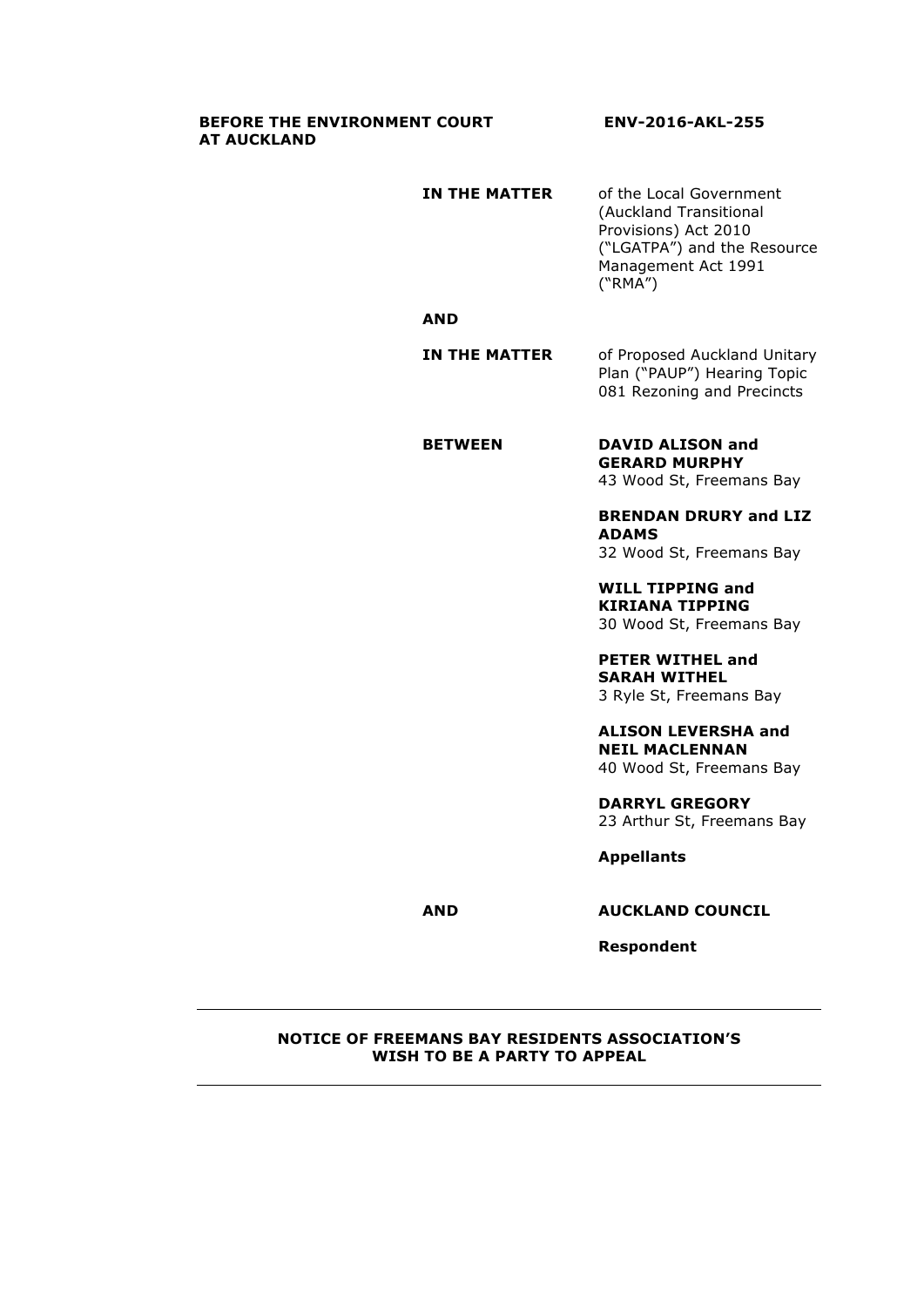TO: The Registrar of the Environment Court PO Box 7147 Wellesley Street Auckland 1010

- 1. Pursuant to section 274 of the Resource Management Act 1991 ("RMA"), Freemans Bay Residents Association ("FBRA") wishes to be a party to this appeal by David Alison, Gerard Murphy, Brendan Drury, Liz Adams, Will Tipping, Kiriana Tipping, Peter Withel, Sarah Withel, Alison Leversha, Neil Maclennan, and Darryl Gregory ("Appellants").
- 2. The appeal concerns the Council's decision to rezone 32 and 34 Wood Street, Freemans Bay ("the Sites") as Mixed Housing Urban, rather than the Single House zoning included in the PAUP as notified.
- 3. FBRA is a person who made submissions on the Proposed Auckland Unitary Plan ("PAUP"), namely submissions seeking to retain the special character of the Freemans Bay area.
- 4. FBRA is also a person who has an interest in the proceedings that is greater than the interest the general public has, because FBRA's members own land affected by the rezoning at issue in this appeal. FBRA is an incorporated society that represents the interests of landowners in the Freemans Bay area, including in the planning process.
- 5. FBRA is not a trade competitor for the purposes of s 308C of the RMA.
- 6. FBRA supports the relief sought. The reasons for its position include, but are not limited to:
	- (a) The relief sought promotes the sustainable management of natural and physical resources in accordance with s 5 of the RMA.
	- (b) The relief sought enables the community to provide for its social and economic wellbeing in accordance with s 5(2) of the RMA.
	- (c) The relief sought provides for the protection of historic heritage from inappropriate subdivision, use, and development in accordance with section 6(f).
	- (d) The relief sought would appropriately have regard to the maintenance and enhancement of amenity values in accordance with section 7(c).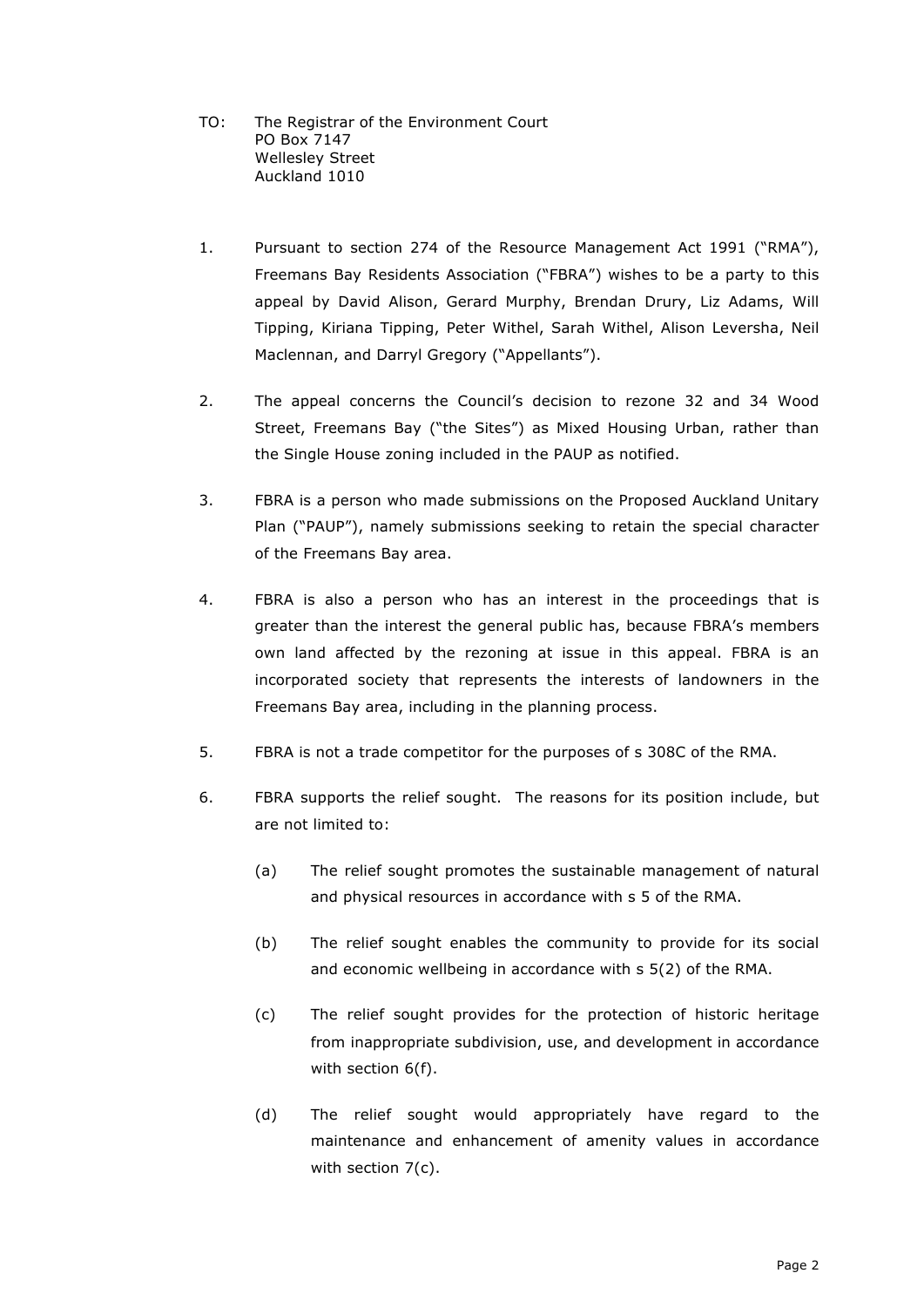- (e) The relief sought would appropriately have regard to the actual and potential effects of the proposed development on the environment.
- (f) The relief sought would appropriately have regard to the Isthmus A Special Character overlay applicable to the Sites.
- 7. FBRA agrees to participate in mediation or other alternative dispute resolution of the proceedings.

**DATED** at **AUCKLAND** this 6<sup>th</sup> day of October 2016

**David Wren (Planner representing) Freemans Bay Residents Association**

#### **ADDRESS FOR SERVICE OF APPLICANT**

PO Box 46018 Herne Bay Auckland 1147

Email david@davidwren.co.nz

Telephone 8150543